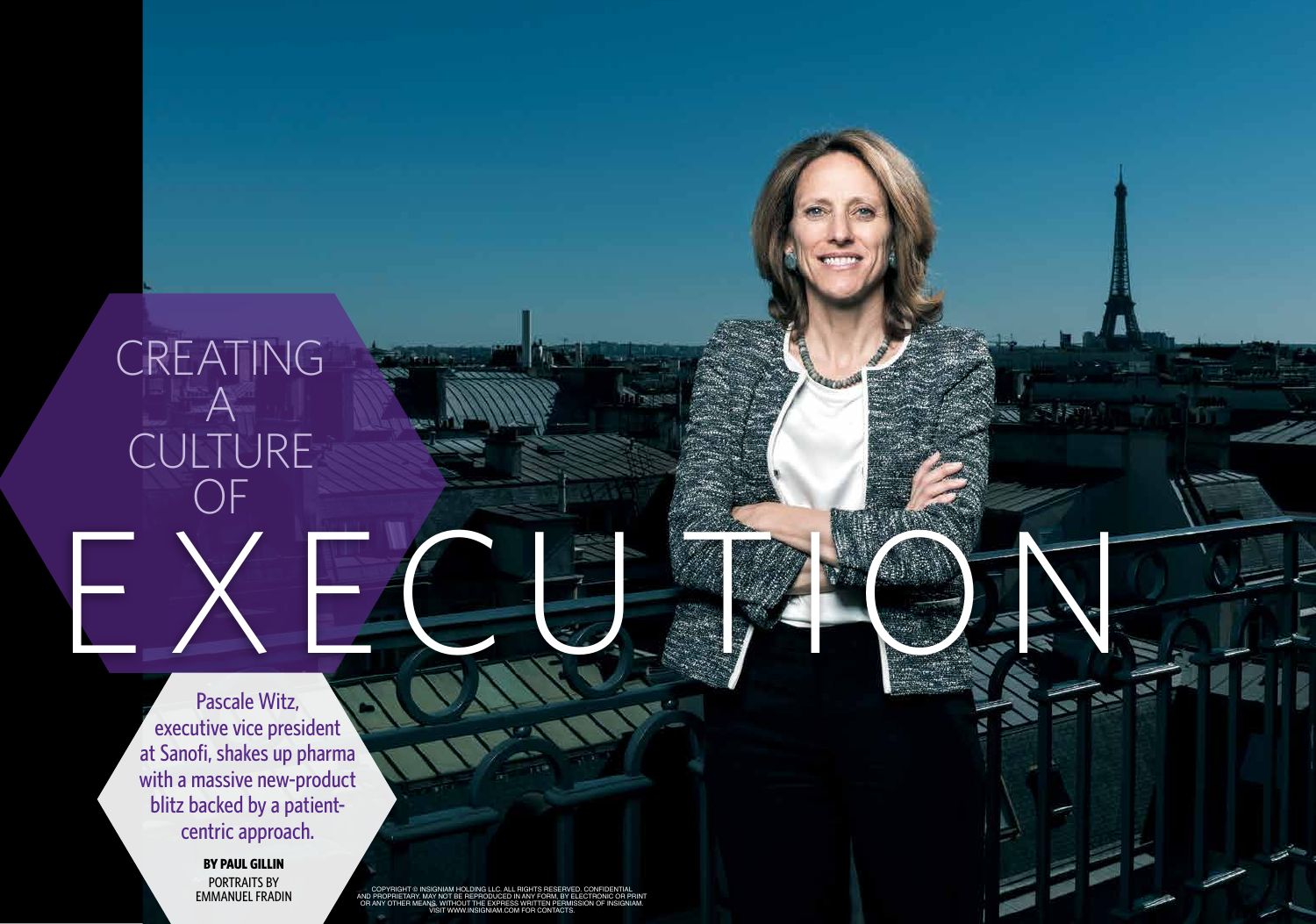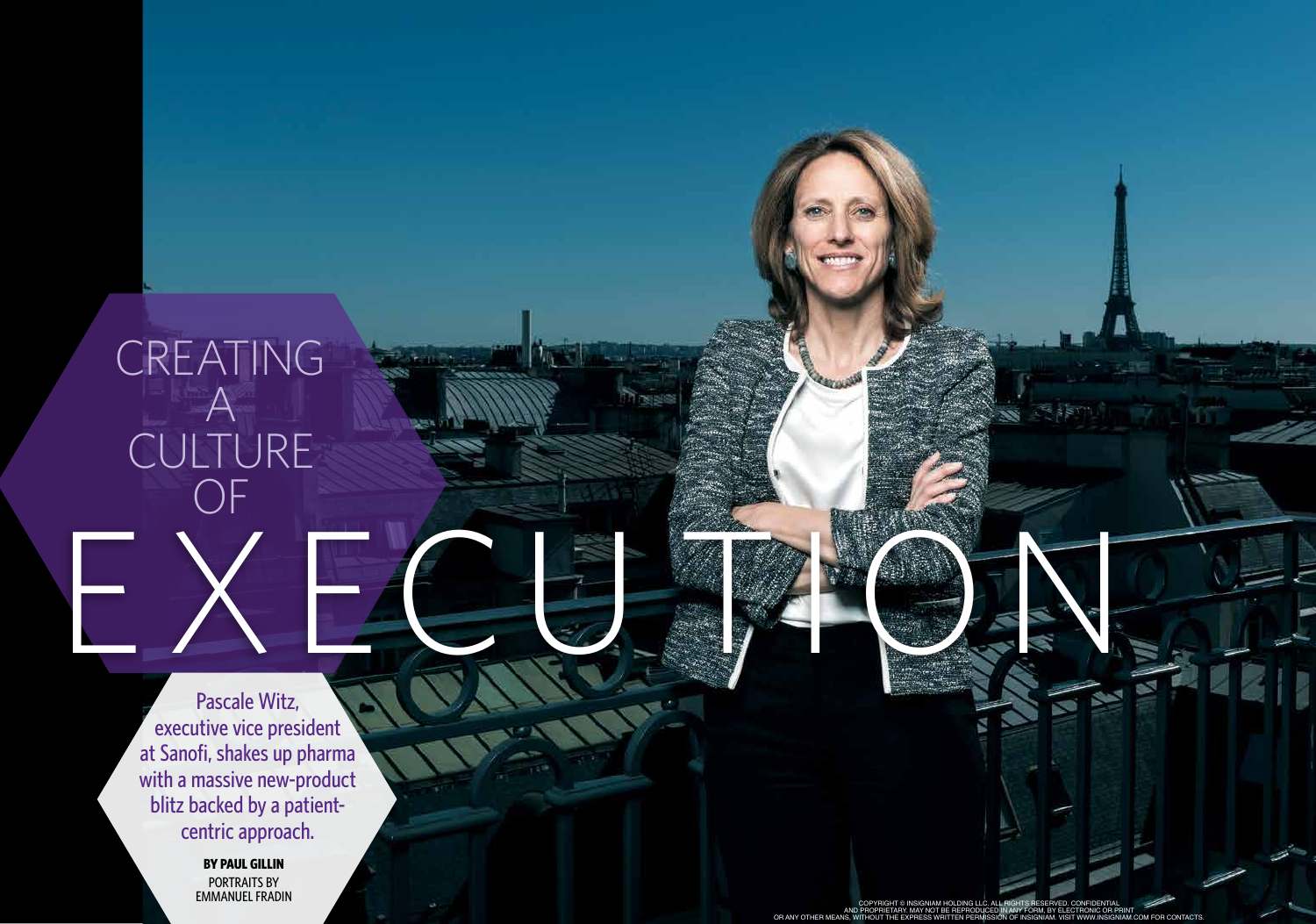# Pascale Witz isn't afraid to shake things up-even if it means looking at customers in a completely different way.

When she signed on as executive vice president of global divisions and strategic development at Sanofi S.A., the company was on the cusp of something big. Really big. It was prepping to launch 24 products over the course of five years. In pharma, that's light speed.

But first, Witz had to reimagine people and processes at one of the world's largest pharmaceutical makers.

After a 17-year career at General Electric focusing on the health-care business, Witz joined Sanofi in July 2013. She quickly shifted the emphasis away from the drugs and onto the disease and expanded the decision-making target from health-care providers and payers onto patients. Witz then took the astonishing step to think of patients as customers and ask them what they wanted.

Based on what she found, Witz decided to capitalize on Sanofi's strong diabetes-care track record and make the chronic illness the test case for product launches going forward.

There will be quite a few of those over the next several years. Yet rivals might be forgiven for not seeing much in the multinational company with a long-standing history. A 14-year drought between new-product launches seemed to signal a lackadaisical management approach. The patent on its hugely successful Plavix blood thinner had expired in 2012, and its blockbuster Lantus basal insulin medication is set to go off patent.

Expiring patents daunt the industry as a whole, prompting pharmaceutical companies to launch an estimated 400 new products between 2014 and 2017, a 146 percent increase



from 2005. But such a crowded field-especially when the difference between one drug and another can be difficult to see-doesn't bode well for launch success rates. Some twothirds of new drug launches fail to meet their pre-launch sales targets, and payers-public, private and individual-are growing less able (or willing) to bear rising costs.

And that's what makes Witz's approach so intriguing.

### **New Regimen**

The brutal competition to win a lifetime commitment to a drug regimen defines the diabetes-care category. With some 400 million diabetics in the world-and potentially another 179 million people still undiagnosed-the profit potential for drug makers is enormous.

That, of course, makes Sanofi's shift of focus from health-care professionals to patients all the more interesting. When Witz brought in



**The Challenge:** Refresh the product line of one of the world's largest pharmaceutical companies.

**The Plan: Pack the** product pipeline with a series of new medicines, vaccines and therapeutic solutions.

**The Execution: Roll** out up to 24 new products over the course of five years.

**The Result: The** rollout has only just begun, but the early going is encouraging, with the introduction of the only inhalable insulin product on the U.S. market.

COPYRIGHT © INSIGNIAM HOLDING LLC. ALL RIGHTS RESERVED. CONFIDENTIAL<br>AND PROPRIETARY. MAY NOT BE REPRODUCED IN ANY FORM, BY ELECTRONIC OR PRINT<br>OR ANY OTHER MEANS, WITHOUT THE EXPRESS WRITTEN PERMISSION OF INSIGNIAM. VISI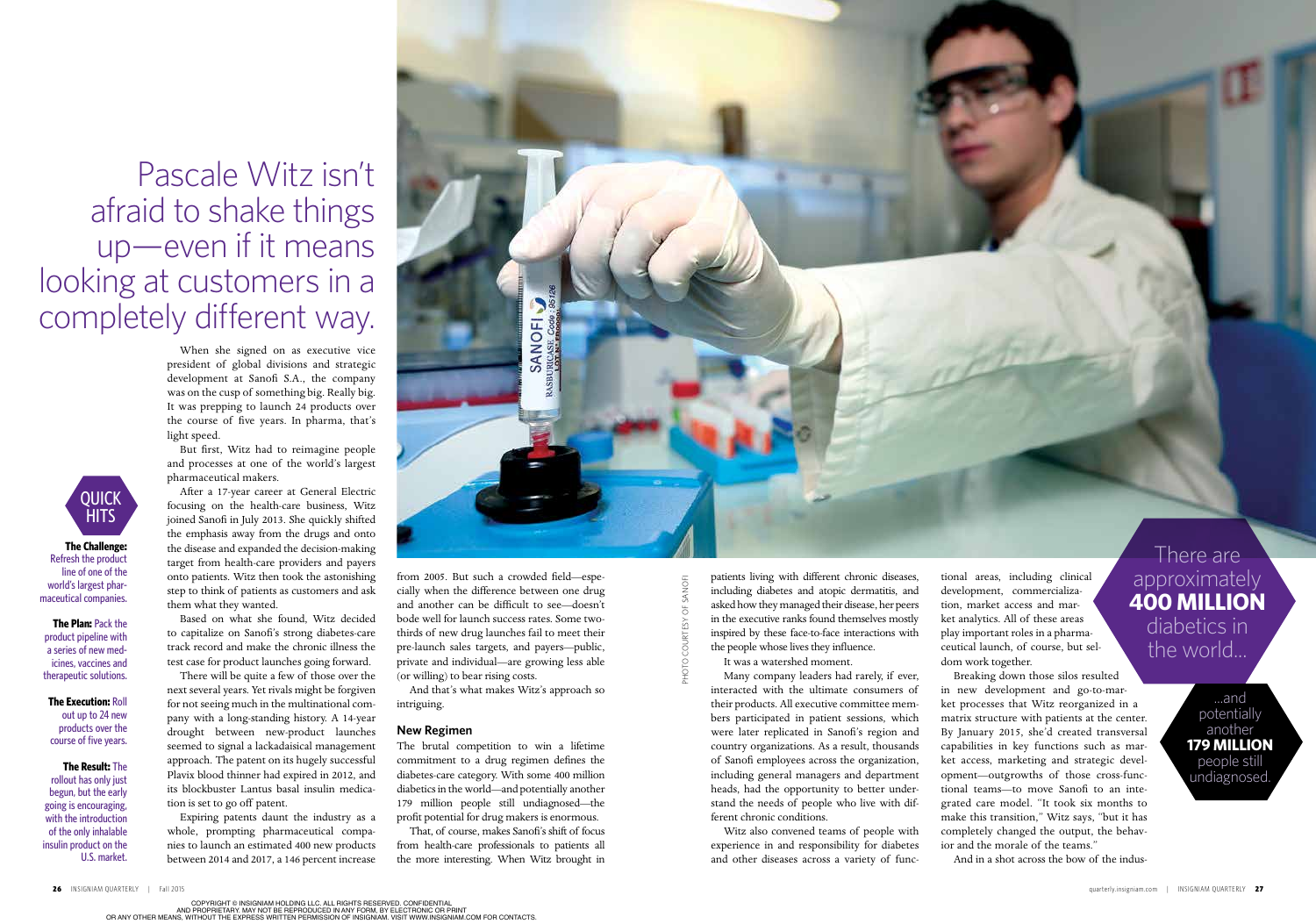patients living with different chronic diseases, including diabetes and atopic dermatitis, and asked how they managed their disease, her peers in the executive ranks found themselves mostly inspired by these face-to-face interactions with the people whose lives they influence.

It was a watershed moment.

Many company leaders had rarely, if ever, interacted with the ultimate consumers of their products. All executive committee members participated in patient sessions, which were later replicated in Sanofi's region and country organizations. As a result, thousands of Sanofi employees across the organization, including general managers and department heads, had the opportunity to better understand the needs of people who live with different chronic conditions.

Witz also convened teams of people with experience in and responsibility for diabetes and other diseases across a variety of functional areas, including clinical development, commercialization, market access and market analytics. All of these areas play important roles in a pharmaceutical launch, of course, but seldom work together.

Breaking down those silos resulted in new development and go-to-market processes that Witz reorganized in a matrix structure with patients at the center. By January 2015, she'd created transversal capabilities in key functions such as market access, marketing and strategic development-outgrowths of those cross-functional teams-to move Sanofi to an integrated care model. "It took six months to make this transition," Witz says, "but it has completely changed the output, the behavior and the morale of the teams."

And in a shot across the bow of the indus-

# There are approximately<br>**400 MILLION** diabetics in the world...

...and potentially another **179 MILLION** people still undiagnosed.

quarterly.insigniam.com | INSIGNIAM QUARTERLY 27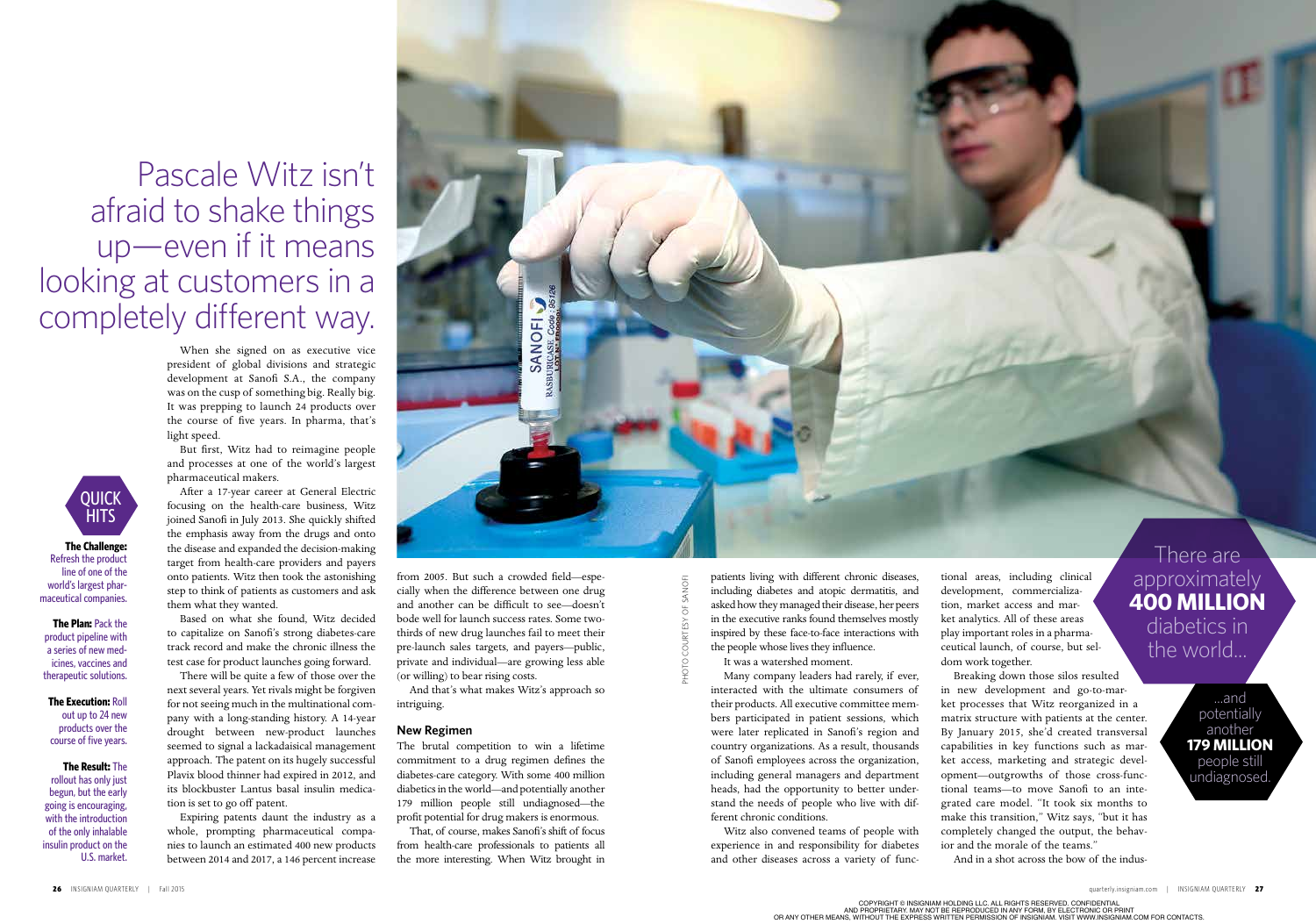try as a whole, Witz hired pediatrician and public health specialist Dr. Anne Beal as the company's chief patient officer. Serving as a liaison between patients and the company, the role is designed to infuse the patient perspective into everything from product development to marketing to patient outcomes. Sanofi was the first top-10 pharma company to create such a role. "Since then, many others have copied us," Witz says. But it was a bold move, and one that has delivered real results.

Witz recruited Beal, in part, because she'd spent her career in patient advocacy and wasn't a pharmaceutical industry insider. Beal "started from the top" in changing the mindset at Sanofi, says Witz, holding sessions where patients and doctors joined the company's executive committee discussions.

Beal's job is also helping to change people's opinion about the industry. "Many people see the pharmaceutical industry as just trying to sell drugs," Witz explains. "But we are very patient-centric."

## **Upending the Traditional Rollout**

Now comes the real test of the moves Witz has made to date. With new CEO Olivier Brandicourt at the helm, Sanofi is bringing six new vaccines to market this year, and 18 more products over the next six years-a pace of one rollout every three months. In pharma, that's light speed.

"We have the opportunity to rewrite medical history," Witz says.

In February, Sanofi launched Afrezza, the only inhalable insulin on the U.S. market. One month later, the company got a boost with the U.S. Food and Drug Administration (FDA)'s approval of Toujeo, a successor to a type of insulin called glargine that could be a game changer in diabetes treatment. And in July, the company obtained FDA approval of Praluent, a potential blockbuster cholesterol treatment that has had dramatic success in clinical trials.

As change roils the pharmaceutical and health-care spaces, the once orderly rollout of new products has been upended. Yet that need for speed can undermine a solid strategy in the crucial execution phase.

"You become better when you challenge yourself with people who are better than you are. Even when I didn't have enough competition in athletics, I was always striving to beat my personal best"

-Pascale Witz, EVP, Sanofi

New product rollouts traditionally consist of marketing to physicians, pharmacists and payers—once "the biggest decision-makers," Witz says. "But in the end, all of these drugs are used by patients."

That's why Sanofi's upcoming rollouts will look and feel so different.

Half of diabetics stop taking insulin within their first year of treatment-often because they don't understand that the lack of immediate consequences can mask more serious longterm problems, Witz explains. Demonstrating the value of continuing therapy is good not only for patients, but also for drug makers.

So instead of simply pushing its new insulin drugs, Afrezza and Toujeo, into the sales channel, Sanofi will focus on raising patient awareness and transition to a partial pull model, in which patients request specific medications or information.

# The Right Stuff

With so many new drug launches failing to make their projected numbers, companies need to excel at a few things during a launch instead of trying to do everything. For Sanofi, that means building a powerful team focused squarely on forging a true understanding of its customers.

To deepen Sanofi's customer insight, Witz and her team are incorporating new tools such as real-life data analysis and mobile communications. Three years ago, for example, Sanofi became the first big pharmaceutical company to integrate glucose monitoring with the Apple iPhone so diabetics could share blood sugar information with their families and doctors. While that capability is routine today, it was an important early experiment in mobile integration.

In the areas of cardiovascular and other chronic conditions, the company is working on a huge integrated digital health application that combines quantified self-technologies and advanced computational models for potential early intervention if a patient's vital signs deviate from normal. This approach has the potential to generate big data that would lead to better understanding of different factors influencing treatment outcome or risks. This might help